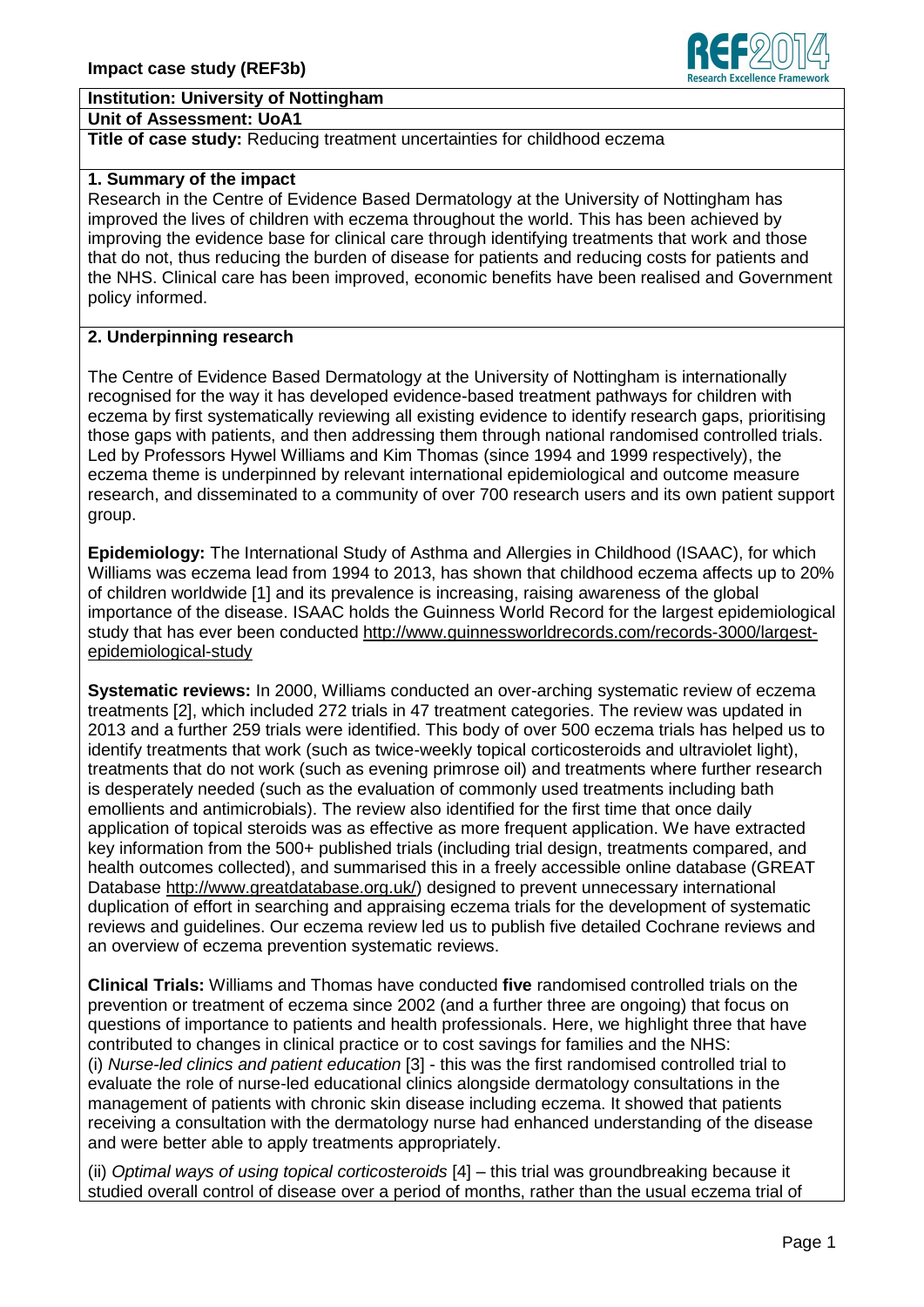

6 weeks duration. The study showed that short bursts of stronger corticosteroids were as good as longer term use of milder preparations, and its novel design set down a marker for longer term trials on flare prevention in eczema.

(iii) *Water softeners for eczema treatment* [5] - this trial showed that installing an ion-exchange water softener in the home of eczema patients did not result in improvements in eczema control. Although water softeners are not prescribed via the NHS, our NIHR-funded trial was important as parents often ask about the role of hard water in exacerbating eczema and also whether purchasing a water softener would help.

**Diagnostic criteria and outcomes research:** In 1993/1994, Williams led the development and validation of international diagnostic criteria for eczema used in ISAAC [1] and other international studies for the following 20 years. Williams and Dr Carolyn Charman (also University of Nottingham) developed a Patient Reported Outcome Measure (PROM) for eczema in 2004 [6] and harmonised the 21 named scales for measuring eczema in clinical trials into one core set with Thomas and an international group of dermatologists, regulators, industry and patients in 2012.

**Public engagement in research:** In 2011, Thomas and Williams ran a James Lind Alliance research Priority Setting Partnership on eczema, involving 341 patients and 152 clinicians. This used consensus methodology to identify 14 priority topics for future research. Williams (and other clinical colleagues from the award-winning special eczema clinic at Nottingham) also helped to establish the Nottingham Support Group for Carers of Children with Eczema in 2005 [\(http://www.nottinghameczema.org.uk/\)](http://www.nottinghameczema.org.uk/). This patient support group works with our Centre to ensure accurate and up to date patient information on eczema.

# **3. References to the research**

- 1. Asher MI, Bjorksten B, Lai CKW, Strachan DP, Weiland SK, **Williams HC** and the ISAAC Phase Three Study Group. Worldwide time trends in the prevalence of symptoms of asthma, allergic rhinoconjunctivitis, and eczema in childhood: ISAAC Phase Three multicountry crosssectional survey. *Lancet* 2006:368:733-743. [http://dx.doi.org/10.1016/S0140-6736\(06\)69283-0](http://dx.doi.org/10.1016/S0140-6736(06)69283-0)
- 2. Hoare C, Li Wan Po A, **Williams HC.** Systematic review of treatments for atopic eczema, *Health Technol Assess* 2000; 4(37):1-191. (cited 333 times) <http://dx.doi.org/10.3310/hta4370> (PDF available on request.)
- 3. Gradwell C, **Thomas KS**, English JSC, **Williams HC** An RCT of nurse follow-up clinics: do they help patients and do they free up consultants' time? *Br J Dermatol* 2002; 147: 513-517. <http://dx.doi.org/10.1046/j.1365-2133.2002.04901.x>
- 4. **Thomas KS**, Armstrong S, Avery A, Li Wan Po A, O'Neill C, **Williams HC**. Randomised controlled trial of short bursts of a potent topical corticosteroid versus more prolonged use of a mild preparation, for children with mild or moderate atopic eczema. *BMJ* 2002; 324:768-775. <http://dx.doi.org/10.1136/bmj.324.7340.768>
- 5. **Thomas KS**, Dean T, O'Leary C, Sach TH, Koller K, Frost A, **Williams HC** and the SWET Trial Team. A randomised controlled trial of ion-exchange water softeners for the treatment of eczema in children. *PLOS Medicine* 2011; 8 (2): e1000395 <http://dx.doi.org/10.1371/journal.pmed.1000395>
- 6. Charman CR, Venn AJ, **Williams HC**. The **P**atient-**O**rientated **E**czema **M**easure (POEM) development and initial validation of a new tool for measuring atopic eczema severity from the patients' perspective. *Arch Dermatol* 2004;140:1513-1519. <http://dx.doi.org/10.1001/archderm.140.12.1513>

**Attribution and income:** Grants to Williams and Thomas that underpinned the above research included: Department of Health, Meta-analysis of Epogam Trials, 1995-6, £10k; NHS R&D Trent Region, Outcome measures for atopic eczema, 1998-2001, £105k and Trial of topical corticosteroids in eczema, 2000-2, £123k; NIHR HTA Programme, Systematic review of eczema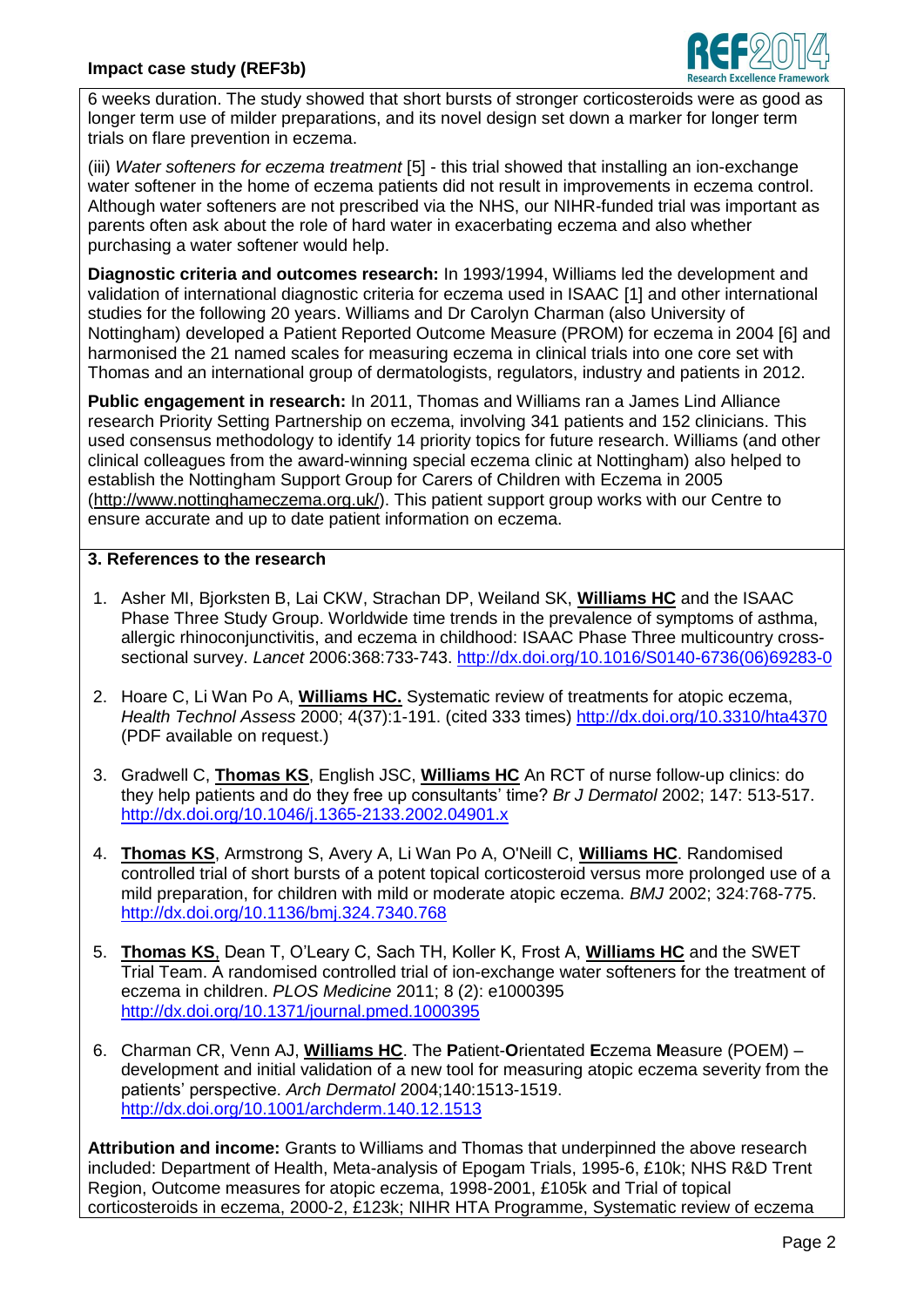

treatments, 1999-2000, £50k and RCT of water softeners for atopic eczema, 2006-10, £905k; NIHR Applied Research Programme Grant, Setting priorities and reducing uncertainties in the prevention and treatment of people with skin diseases, 2008-13, £1,930,000; BUPA Foundation, International Study of Asthma and Allergies in Childhood, 2008-11, £179k.

# **4. Details of the impact**

**Epidemiology and diagnostic criteria tools:** Our International Study of Asthma and Allergies in Childhood (ISAAC: 1.96 million children, 306 research centres in 105 countries, 53 languages, >500 publications) has increased global awareness of the importance of eczema as a significant childhood disease to policy makers by demonstrating that it is increasing and common in developing as well as developed countries. The work influenced the formation of a National Child & Youth Eczema Clinical Network funded by the Ministry of Health and Paediatric Society of New Zealand in 2012 [a]. This has provided information and training in patient education and eczema management to nurse specialists, general practitioners and paediatricians, and has developed a system for monitoring services to inform continuous quality improvement.The diagnostic criteria for eczema that we developed for ISAAC and other epidemiological studies were found to be the best validated and widely used criteria worldwide in an independent systematic review in 2008 [b]. They continue to be the most widely used diagnostic criteria for eczema for epidemiological studies [PLoS One.2012;7(7):e39803].

**Systematic reviews influencing clinical practice:** Our systematic review of eczema treatments was the major evidence source for the UK NICE guidance on eczema in children 2007, recommendations of which were taken up from 2008 onwards as in the NICE update in 2011 [c], SIGN guidance on eczema of all ages in 2011 [d], and international eczema guidelines for dermatologists, paediatricians and general practitioners in South Africa, Europe, New Zealand and Japan [e]. The Japanese guidance required a full translation into Japanese. As a result of another key finding from our review, picked up by our BMJ change page [*Br Med J* 2007;334:1272] and 2011 SIGN Guidance [d], it was recommended that doctors prescribe once-daily topical steroids rather than more frequent application. This benefits patients and their carers by reducing the treatment palaver for busy parents, and reducing the risk of side-effects like skin thinning. It also benefits the NHS by reducing treatment costs from £3.25million to £2.44million (2012 prices) [f].

**Clinical Trials – introducing cost-effective treatments and discarding ineffective ones:**  Following on from our pioneering research into nurse-led clinics, dermatologists in the UK, Germany and the Netherlands set up similar clinics from 2005 to 2012, which have been shown to be cost saving. NICE Guidance including an analysis of the cost-effectiveness of nurse-led educational interventions for eczema in children concluded that it "appears to be both effective and good value for money for children with atopic eczema in secondary care" [c], which has been borne out by a subsequent analysis of a large trial of nurse education conducted in the Netherlands in 2010 [Br J Dermatol 2011;165:600-611].

Our topical corticosteroids trial has been cited 111 times and was used to inform the NICE guidance updated in 2011 [c]. It was the first trial to evaluate disease flares in eczema research and has led to a series of trials of "proactive" (twice weekly) therapy which has reduced eczema flares in children and adults by around 50% [g].

Our trial of water softeners provided clear guidance, showing for the first time that *these do not work* for children with eczema. If our work prevented just 10% of the estimated 400,000 UK families with a child with moderate to severe eczema buying a device over the 3-year period 2011-2013, this would save around £4 million (based on an average cost of £750 per unit, plus salt and servicing costs).

**Outcomes research**: Patient Reported Outcome Measures (PROMs) are recommended by the Department of Health as critical aspects of measuring clinical care outcomes. Our eczema-specific PROM, called the Patient-Reported Eczema Measure (POEM), one of three eczema severity scales that have been appropriately validated and recommended for use, is recommended as a tool for capturing treatment response in consultations with eczema patients by NICE [c] and Map of